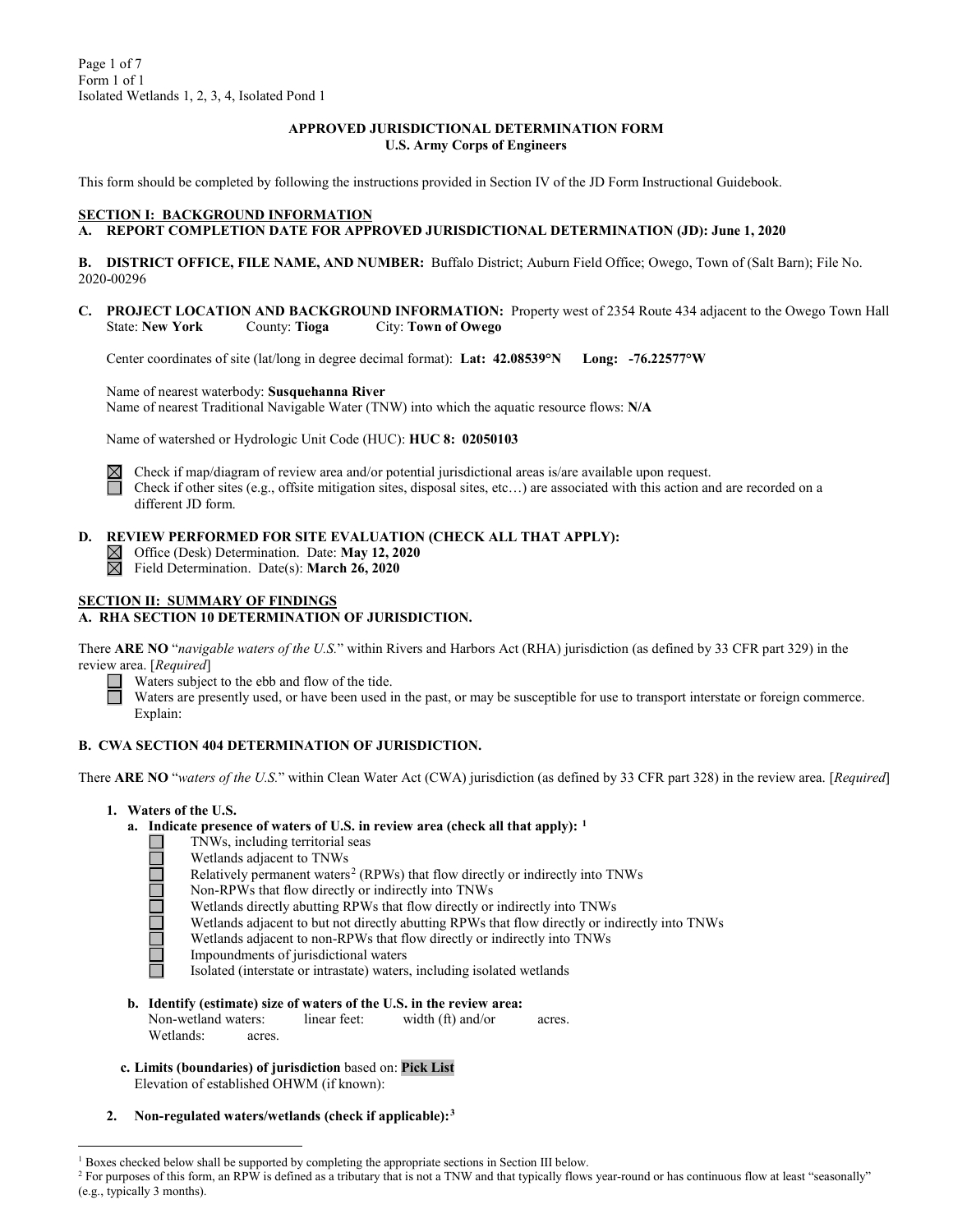$\boxtimes$  Potentially jurisdictional waters and/or wetlands were assessed within the review area and determined to be not jurisdictional. Explain:

Wetlands 1, 2, 3, 4 and Pond 1 are outside Department of the Army jurisdiction as they do not meet the criteria for a jurisdictional water of the United States according to 33 CFR Part 328.3(a)(1-7) as follows:

- 1. does not/has not supported interstate or foreign commerce;
- 2. is not an interstate water/wetland;
- 3. the degradation or destruction of which would not affect interstate or foreign commerce and does not include such waters:
	- (i) which are or could be used by interstate or foreign travelers for recreational or other purposes; or
	- (ii) from which fish or shellfish are or could be taken and sold in interstate or foreign commerce; or
	- (iii) which are used or could be used for industrial purpose by industries in interstate commerce
- 4. is not an impoundment of water otherwise defined as WOUS under the definition;
- 5. is not a tributary of waters identified in paragraphs (a)(1)-(4) of this section;
- 6. is not a territorial sea;
- 7. is not wetland adjacent to waters (other than waters that are themselves wetlands) identified in paragraphs (a)(1)-(6) of this section;

The pond was excavated on the side of a slope with water confined by an earthen berm. Google Earth aerials suggest that the pond was constructed prior to 1995. It appears that the wetlands were formed by small breaches in the earthen berm and that over time, water has seeped through and formed small pocket wetlands in the back yard of the now abandoned residence. The majority of soils on site are Unadilla silt loam, with a "0" percent hydric soil rating with small amount of Volusia Channery silt loam with a "4" percent hydric rating. On-site observations show that this parcel is substantially elevated above the adjacent Route 434 and there is a steep slope where the property abuts Route 434. No drainages, swales, or culverts were observed on the site suggesting that there is no hydrologic connection from the pond or the wetlands to any downstream waters. Wetlands 1, 2, 3 4 and Pond 1 range from approximately 200-350 linear feet upslope from the nearest conveyance, which would be the roadside ditch along Route 434. The Susquehanna River is approximately 400 feet from the property frontage of Route 434 and on the west side of the Southern Tier Expressway (Route 17). The roadside along Route 434 was walked for approximately 300 feet north and south of the parcel and no culverts under the road were observed and the ditch was dry. Further, due to topography and distance to the nearest tributary (Susquehanna River), the presence of a shallow subsurface flow connection is very unlikely.

### **SECTION III: CWA ANALYSIS**

#### **A. TNWs AND WETLANDS ADJACENT TO TNWs**

**The agencies will assert jurisdiction over TNWs and wetlands adjacent to TNWs. If the aquatic resource is a TNW, complete Section III.A.1 and Section III.D.1. only; if the aquatic resource is a wetland adjacent to a TNW, complete Sections III.A.1 and 2 and Section III.D.1.; otherwise, see Section III.B below**.

### **1. TNW**

Identify TNW: Summarize rationale supporting determination:

#### **2. Wetland adjacent to TNW**

Summarize rationale supporting conclusion that wetland is "adjacent":

## **B. CHARACTERISTICS OF TRIBUTARY (THAT IS NOT A TNW) AND ITS ADJACENT WETLANDS (IF ANY):**

**This section summarizes information regarding characteristics of the tributary and its adjacent wetlands, if any, and it helps determine whether or not the standards for jurisdiction established under Rapanos have been met.** 

**The agencies will assert jurisdiction over non-navigable tributaries of TNWs where the tributaries are "relatively permanent waters" (RPWs), i.e. tributaries that typically flow year-round or have continuous flow at least seasonally (e.g., typically 3 months). A wetland that directly abuts an RPW is also jurisdictional. If the aquatic resource is not a TNW, but has year-round (perennial) flow, skip to Section III.D.2. If the aquatic resource is a wetland directly abutting a tributary with perennial flow, skip to Section III.D.4.**

**A wetland that is adjacent to but that does not directly abut an RPW requires a significant nexus evaluation. Corps districts and EPA regions will include in the record any available information that documents the existence of a significant nexus between a relatively permanent tributary that is not perennial (and its adjacent wetlands if any) and a traditional navigable water, even though a significant nexus finding is not required as a matter of law.**

<sup>&</sup>lt;sup>3</sup> Supporting documentation is presented in Section III.F.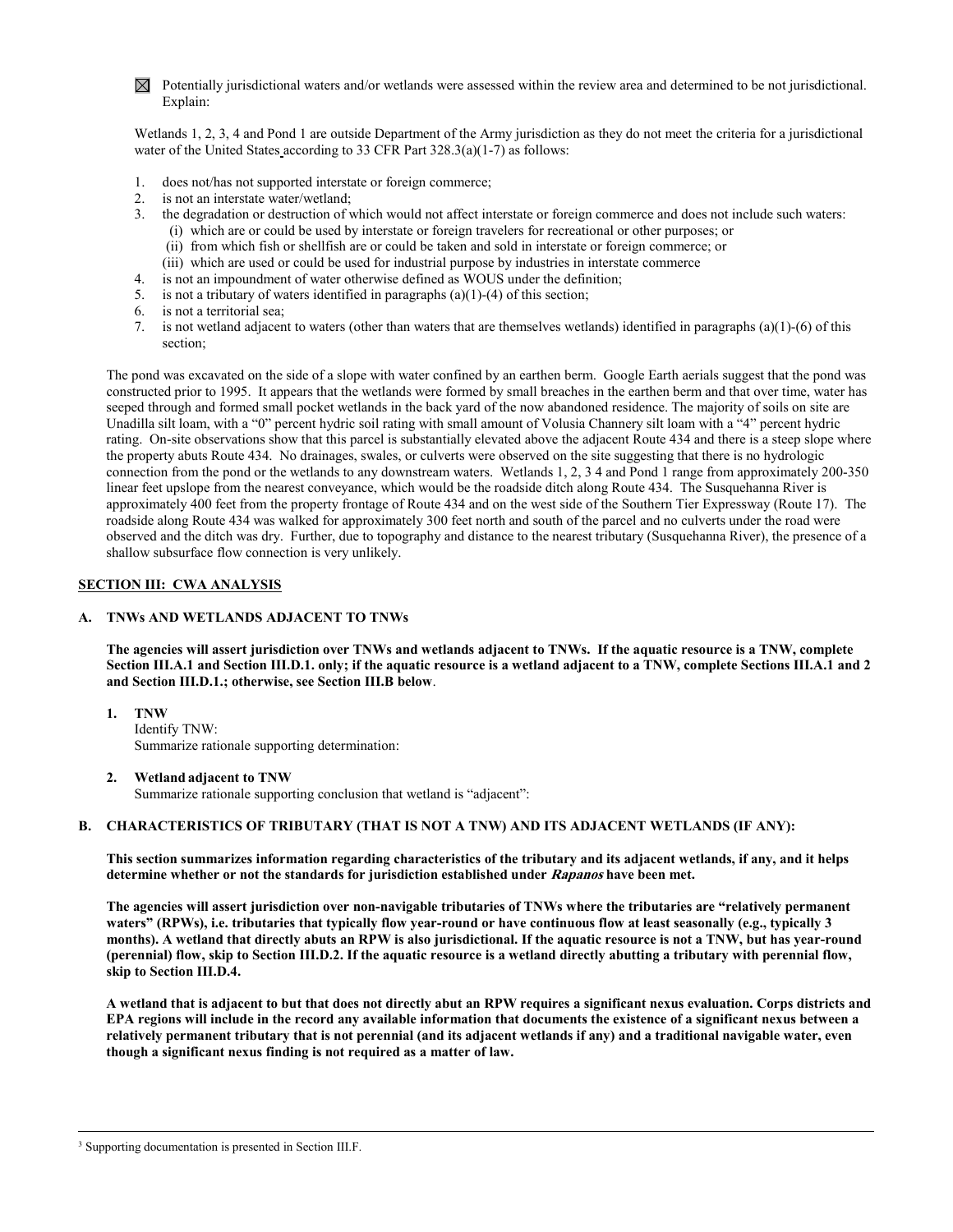**If the waterbody[4](#page-2-0) is not an RPW, or a wetland directly abutting an RPW, a JD will require additional data to determine if the waterbody has a significant nexus with a TNW. If the tributary has adjacent wetlands, the significant nexus evaluation must consider the tributary in combination with all of its adjacent wetlands. This significant nexus evaluation that combines, for analytical purposes, the tributary and all of its adjacent wetlands is used whether the review area identified in the JD request is the tributary, or its adjacent wetlands, or both. If the JD covers a tributary with adjacent wetlands, complete Section III.B.1 for the tributary, Section III.B.2 for any onsite wetlands, and Section III.B.3 for all wetlands adjacent to that tributary, both onsite and offsite. The determination whether a significant nexus exists is determined in Section III.C below.**

- **1. Characteristics of non-TNWs that flow directly or indirectly into TNW**
	- **(i) General Area Conditions:** Watershed size: **Pick List** Drainage area: **Pick List** Average annual rainfall: inches Average annual snowfall: inches **(ii) Physical Characteristics:** (a) Relationship with TNW: Tributary flows directly into TNW. Tributary flows through **Pick List** tributaries before entering TNW Project waters are **Pick List** river miles from TNW Project waters are **Pick List** river miles from RPW Project waters are **Pick List** aerial (straight) miles from TNW Project waters are **Pick List** aerial (straight) miles from RPW Project waters cross or serve as state boundaries. Explain: Identify flow route to TNW[5:](#page-2-1) Tributary stream order, if known: (b) General Tributary Characteristics (check all that apply):<br>
	Tributary is:  $\Box$  Natural **Tributary** is: Artificial (man-made). Explain: Manipulated (man-altered). Explain: **Tributary** properties with respect to top of bank (estimate): Average width: feet Average depth: feet Average side slopes: **Pick List** Primary tributary substrate composition (check all that apply): Silts Silts Sands Concrete Cobbles Gravel Gravel Muck<br>
	Bedrock Uegetation. Type/% cover: Vegetation. Type/% cover: Other. Explain: Tributary condition/stability [e.g., highly eroding, sloughing banks]. Explain: Presence of run/riffle/pool complexes. Explain: Tributary geometry: **Pick List** Tributary gradient (approximate average slope): %  $(c)$  Flow: Tributary provides for: **Pick List** Estimate average number of flow events in review area/year: **Pick List** Describe flow regime: Other information on duration and volume: Surface flow is: **Pick List.** Characteristics: Subsurface flow: **Pick List**. Explain findings: Dye (or other) test performed: Tributary has (check all that apply):  $\Box$  Bed and banks  $\Box$  OHWM<sup>[6](#page-2-2)</sup> (check all indicators that apply):  $\Box$  clear, natural line impressed on the bank  $\Box$  the presence of litter and debris changes in the character of soil  $\Box$  destruction of terrestrial vegetation shelving the presence of wrack line  $\Box$  shelving the presence of wrack line

<span id="page-2-0"></span> <sup>4</sup> Note that the Instructional Guidebook contains additional information regarding swales, ditches, washes, and erosional features generally and in the arid West.

<span id="page-2-2"></span><span id="page-2-1"></span><sup>5</sup> Flow route can be described by identifying, e.g., tributary a, which flows through the review area, to flow into tributary b, which then flows into TNW. 6 A natural or man-made discontinuity in the OHWM does not necessarily sever jurisdiction (e.g., where the stream temporarily flows underground, or where the OHWM has been removed by development or agricultural practices). Where there is a break in the OHWM that is unrelated to the waterbody's flow regime (e.g., flow over a rock outcrop or through a culvert), the agencies will look for indicators of flow above and below the break.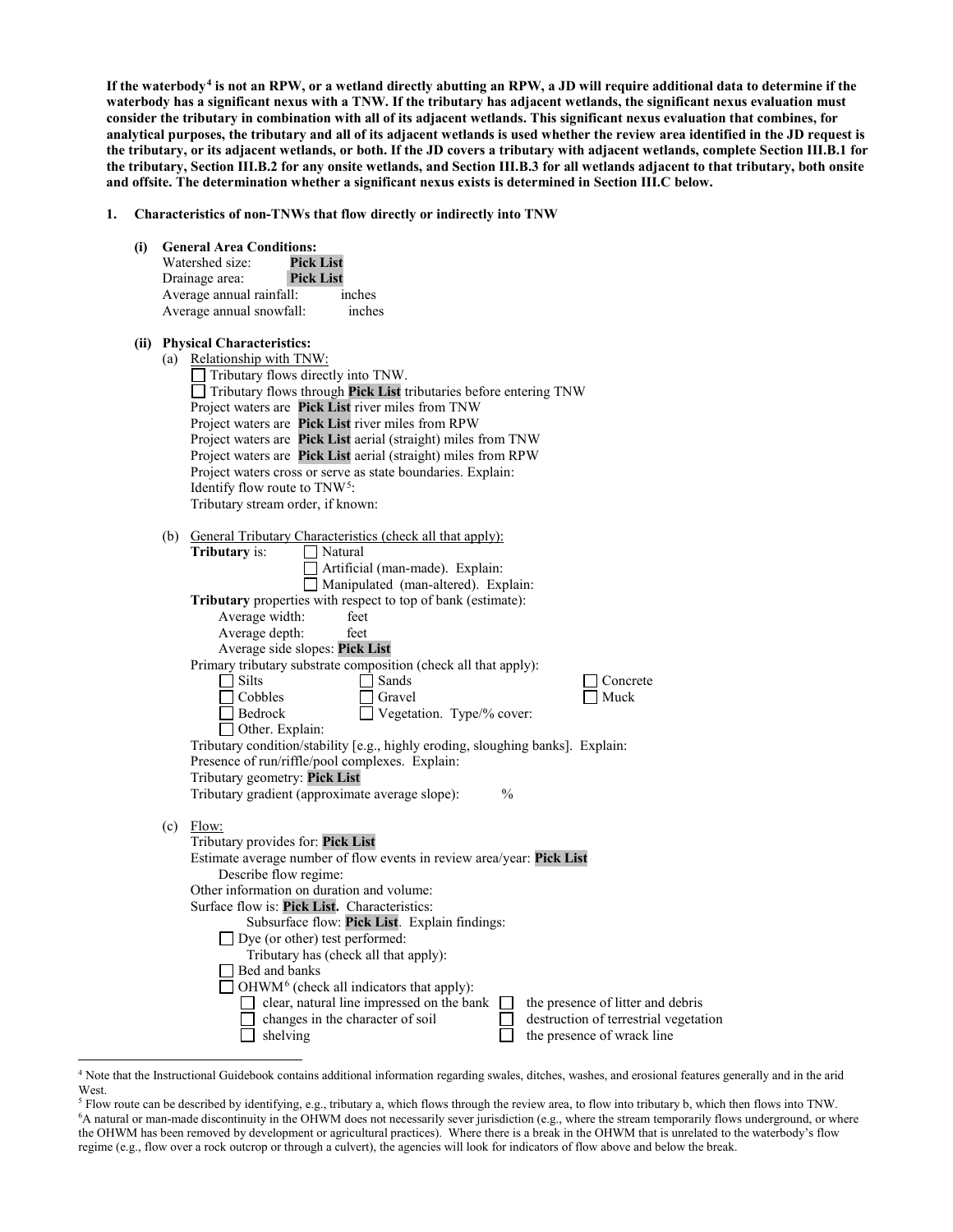|                                                                                                                                     | vegetation matted down, bent, or absent                                                                          |  | sediment sorting                              |  |  |
|-------------------------------------------------------------------------------------------------------------------------------------|------------------------------------------------------------------------------------------------------------------|--|-----------------------------------------------|--|--|
|                                                                                                                                     | leaf litter disturbed or washed away                                                                             |  | scour                                         |  |  |
|                                                                                                                                     | sediment deposition                                                                                              |  | multiple observed or predicted flow events    |  |  |
|                                                                                                                                     | water staining                                                                                                   |  | abrupt change in plant community              |  |  |
|                                                                                                                                     | other (list):                                                                                                    |  |                                               |  |  |
|                                                                                                                                     | Discontinuous OHWM. <sup>7</sup> Explain:                                                                        |  |                                               |  |  |
|                                                                                                                                     |                                                                                                                  |  |                                               |  |  |
|                                                                                                                                     | If factors other than the OHWM were used to determine lateral extent of CWA jurisdiction (check all that apply): |  |                                               |  |  |
|                                                                                                                                     | High Tide Line indicated by:                                                                                     |  | Mean High Water Mark indicated by:            |  |  |
|                                                                                                                                     | oil or scum line along shore objects                                                                             |  | survey to available datum;                    |  |  |
|                                                                                                                                     | fine shell or debris deposits (foreshore)                                                                        |  | physical markings;                            |  |  |
|                                                                                                                                     | physical markings/characteristics                                                                                |  | vegetation lines/changes in vegetation types. |  |  |
|                                                                                                                                     | tidal gauges                                                                                                     |  |                                               |  |  |
|                                                                                                                                     | other (list):                                                                                                    |  |                                               |  |  |
|                                                                                                                                     | (iii) Chemical Characteristics:                                                                                  |  |                                               |  |  |
| Characterize tributary (e.g., water color is clear, discolored, oily film; water quality; general watershed characteristics, etc.). |                                                                                                                  |  |                                               |  |  |
|                                                                                                                                     | Explain:                                                                                                         |  |                                               |  |  |
|                                                                                                                                     | Identify specific pollutants, if known:                                                                          |  |                                               |  |  |
|                                                                                                                                     |                                                                                                                  |  |                                               |  |  |
|                                                                                                                                     | (iv) Biological Characteristics. Channel supports (check all that apply):                                        |  |                                               |  |  |
|                                                                                                                                     |                                                                                                                  |  |                                               |  |  |

- П Riparian corridor. Characteristics (type, average width):
- $\Box$ Wetland fringe. Characteristics:

П Habitat for:

- Federally Listed species. Explain findings:
- Fish/spawn areas. Explain findings:
- Other environmentally-sensitive species. Explain findings:
- Aquatic/wildlife diversity. Explain findings:

#### **2. Characteristics of wetlands adjacent to non-TNW that flow directly or indirectly into TNW**

#### **(i) Physical Characteristics:**

(a) General Wetland Characteristics: Properties: Wetland size: acres Wetland type. Explain:

Wetland quality. Explain: Project wetlands cross or serve as state boundaries. Explain:

- (b) General Flow Relationship with Non-TNW: Flow is: **Pick List**. Explain: Surface flow is**: Pick List**  Characteristics: Subsurface flow: **Pick List**. Explain findings: □ Dye (or other) test performed:
- (c) Wetland Adjacency Determination with Non-TNW:
	- $\Box$  Directly abutting
	- $\Box$  Not directly abutting
		- Discrete wetland hydrologic connection. Explain:
		- Ecological connection. Explain:
		- Separated by berm/barrier. Explain:
- (d) Proximity (Relationship) to TNW
	- Project wetlands are **Pick List** river miles from TNW. Project waters are **Pick List** aerial (straight) miles from TNW. Flow is from: **Pick List.** Estimate approximate location of wetland as within the **Pick List** floodplain.

## **(ii) Chemical Characteristics:**

Characterize wetland system (e.g., water color is clear, brown, oil film on surface; water quality; general watershed characteristics; etc.). Explain:

<span id="page-3-0"></span>Identify specific pollutants, if known: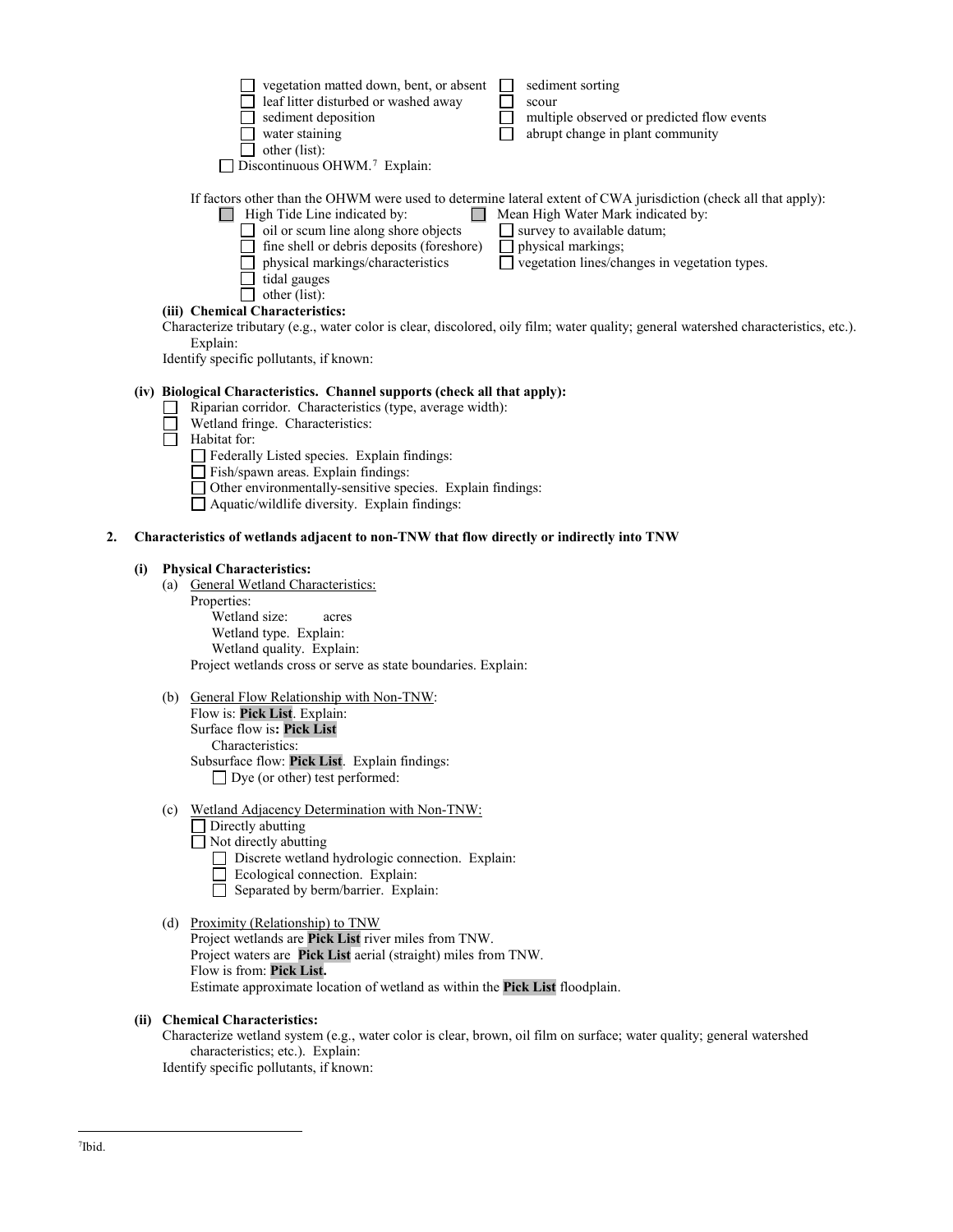#### **(iii) Biological Characteristics. Wetland supports (check all that apply):**

- Riparian buffer. Characteristics (type, average width):
- Vegetation type/percent cover. Explain:
- $\Box$  Habitat for:
	- Federally Listed species. Explain findings:
	- Fish/spawn areas. Explain findings:
	- Other environmentally-sensitive species. Explain findings:
	- Aquatic/wildlife diversity. Explain findings:

### **3. Characteristics of all wetlands adjacent to the tributary (if any)**

All wetland(s) being considered in the cumulative analysis: **Pick List** Approximately ( ) acres in total are being considered in the cumulative analysis. For each wetland, specify the following: Directly abuts? (Y/N) Size (in acres) Directly abuts? (Y/N) Size (in acres) Summarize overall biological, chemical and physical functions being performed:

#### **C. SIGNIFICANT NEXUS DETERMINATION**

**A significant nexus analysis will assess the flow characteristics and functions of the tributary itself and the functions performed by any wetlands adjacent to the tributary to determine if they significantly affect the chemical, physical, and biological integrity of a TNW. For each of the following situations, a significant nexus exists if the tributary, in combination with all of its adjacent wetlands, has more than a speculative or insubstantial effect on the chemical, physical and/or biological integrity of a TNW. Considerations when evaluating significant nexus include, but are not limited to the volume, duration, and frequency of the flow of water in the tributary and its proximity to a TNW, and the functions performed by the tributary and all its adjacent wetlands. It is not appropriate to determine significant nexus based solely on any specific threshold of distance (e.g. between a tributary and its adjacent wetland or between a tributary and the TNW). Similarly, the fact an adjacent wetland lies within or outside of a floodplain is not solely determinative of significant nexus.** 

#### **Draw connections between the features documented and the effects on the TNW, as identified in the** *Rapanos* **Guidance and discussed in the Instructional Guidebook. Factors to consider include, for example:**

- Does the tributary, in combination with its adjacent wetlands (if any), have the capacity to carry pollutants or flood waters to TNWs, or to reduce the amount of pollutants or flood waters reaching a TNW?
- Does the tributary, in combination with its adjacent wetlands (if any), provide habitat and lifecycle support functions for fish and other species, such as feeding, nesting, spawning, or rearing young for species that are present in the TNW?
- Does the tributary, in combination with its adjacent wetlands (if any), have the capacity to transfer nutrients and organic carbon that support downstream foodwebs?
- Does the tributary, in combination with its adjacent wetlands (if any), have other relationships to the physical, chemical, or biological integrity of the TNW?

#### **Note: the above list of considerations is not inclusive and other functions observed or known to occur should be documented below:**

- **1. Significant nexus findings for non-RPW that has no adjacent wetlands and flows directly or indirectly into TNWs.** Explain findings of presence or absence of significant nexus below, based on the tributary itself, then go to Section III.D: .
- **2. Significant nexus findings for non-RPW and its adjacent wetlands, where the non-RPW flows directly or indirectly into TNWs.** Explain findings of presence or absence of significant nexus below, based on the tributary in combination with all of its adjacent wetlands, then go to Section III.D: .
- **3. Significant nexus findings for wetlands adjacent to an RPW but that do not directly abut the RPW.** Explain findings of presence or absence of significant nexus below, based on the tributary in combination with all of its adjacent wetlands, then go to Section III.D:

### **D. DETERMINATIONS OF JURISDICTIONAL FINDINGS. THE SUBJECT WATERS/WETLANDS ARE (CHECK ALL THAT APPLY):**

- **1. TNWs and Adjacent Wetlands.** Check all that apply and provide size estimates in review area: TNWs: linear feet width (ft), Or, acres. Wetlands adjacent to TNWs: acres.
- **2. RPWs that flow directly or indirectly into TNWs.**
	- Tributaries of TNWs where tributaries typically flow year-round are jurisdictional. Provide data and rationale indicating that tributary is perennial: .
	- $\Box$  Tributaries of TNW where tributaries have continuous flow "seasonally" (e.g., typically three months each year) are jurisdictional. Data supporting this conclusion is provided at Section III.B. Provide rationale indicating that tributary flows seasonally: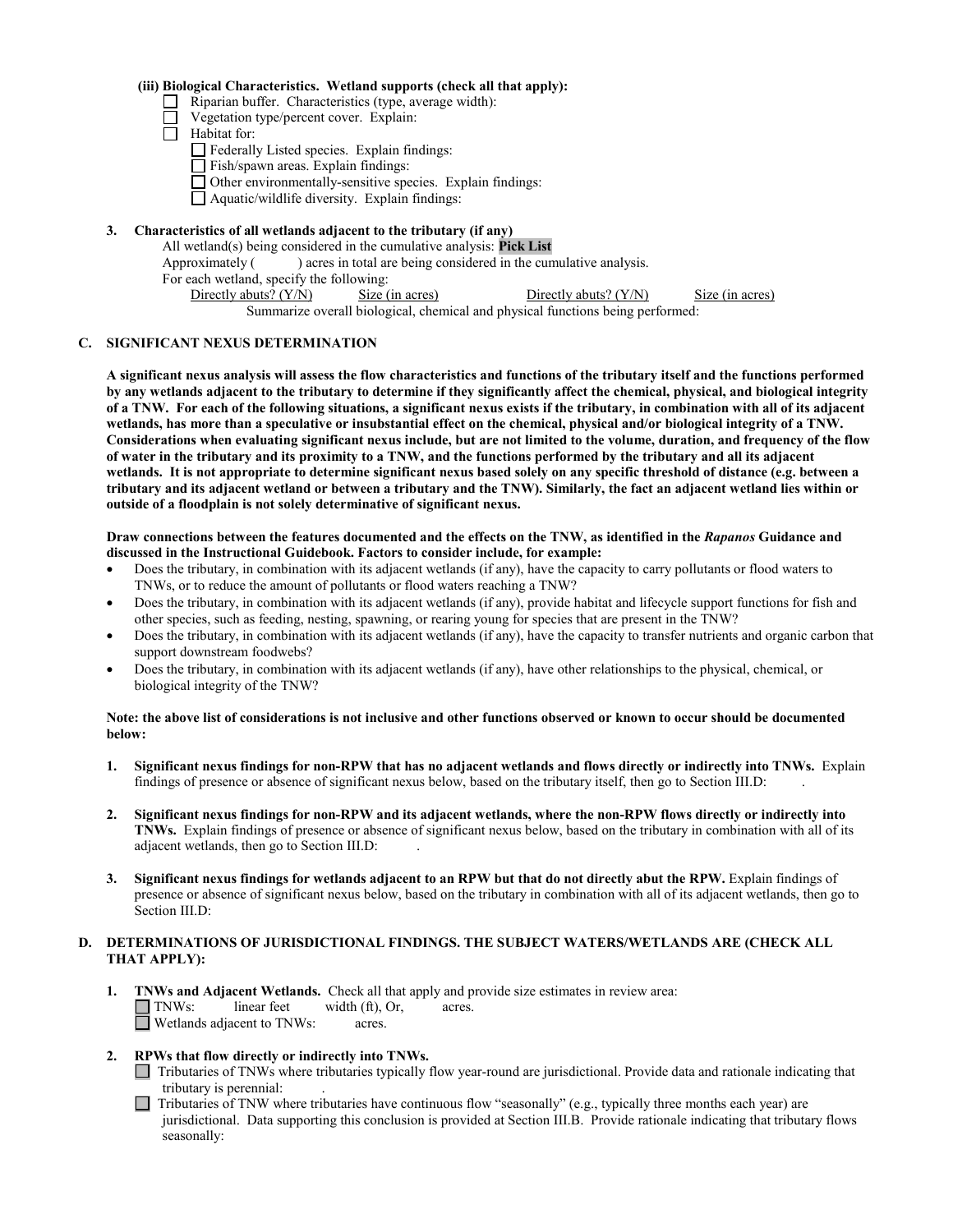Provide estimates for jurisdictional waters in the review area (check all that apply):

- Tributary waters: linear feet width (ft).
- **d** Other non-wetland waters: acres.
	- Identify type(s) of waters:
- **3. Non-RPWs[8](#page-5-0) that flow directly or indirectly into TNWs.**
	- Waterbody that is not a TNW or an RPW, but flows directly or indirectly into a TNW, and it has a significant nexus with a TNW is jurisdictional. Data supporting this conclusion is provided at Section III.C.

Provide estimates for jurisdictional waters within the review area (check all that apply):

- Tributary waters: linear feet width (ft).
- Other non-wetland waters: acres.
	- Identify type(s) of waters:

### **4. Wetlands directly abutting an RPW that flow directly or indirectly into TNWs.**

Wetlands directly abut RPW and thus are jurisdictional as adjacent wetlands.

- Wetlands directly abutting an RPW where tributaries typically flow year-round. Provide data and rationale indicating that tributary is perennial in Section III.D.2, above. Provide rationale indicating that wetland is directly abutting an RPW:
- Wetlands directly abutting an RPW where tributaries typically flow "seasonally." Provide data indicating that tributary is seasonal in Section III.B and rationale in Section III.D.2, above. Provide rationale indicating that wetland is directly abutting an RPW:

Provide acreage estimates for jurisdictional wetlands in the review area: acres.

- **5. Wetlands adjacent to but not directly abutting an RPW that flow directly or indirectly into TNWs.**
	- Wetlands that do not directly abut an RPW, but when considered in combination with the tributary to which they are adjacent and with similarly situated adjacent wetlands, have a significant nexus with a TNW are jurisidictional. Data supporting this conclusion is provided at Section III.C.

Provide acreage estimates for jurisdictional wetlands in the review area: acres.

### **6. Wetlands adjacent to non-RPWs that flow directly or indirectly into TNWs.**

Wetlands adjacent to such waters, and have when considered in combination with the tributary to which they are adjacent and with similarly situated adjacent wetlands, have a significant nexus with a TNW are jurisdictional. Data supporting this conclusion is provided at Section III.C.

Provide estimates for jurisdictional wetlands in the review area: acres.

### **7. Impoundments of jurisdictional waters. [9](#page-5-1)**

- As a general rule, the impoundment of a jurisdictional tributary remains jurisdictional.
- Demonstrate that impoundment was created from "waters of the U.S.," or
- Demonstrate that water meets the criteria for one of the categories presented above (1-6), or
- $\Box$ Demonstrate that water is isolated with a nexus to commerce (see E below).

#### **E. ISOLATED [INTERSTATE OR INTRA-STATE] WATERS, INCLUDING ISOLATED WETLANDS, THE USE, DEGRADATION OR DESTRUCTION OF WHICH COULD AFFECT INTERSTATE COMMERCE, INCLUDING ANY SUCH WATERS (CHECK ALL THAT APPLY):[10](#page-5-2)**

- which are or could be used by interstate or foreign travelers for recreational or other purposes.
- from which fish or shellfish are or could be taken and sold in interstate or foreign commerce.
- which are or could be used for industrial purposes by industries in interstate commerce.
- Interstate isolated waters. Explain:<br>
Other factors. Explain:
	- Other factors.Explain:

#### **Identify water body and summarize rationale supporting determination:** .

Provide estimates for jurisdictional waters in the review area (check all that apply):

- Tributary waters: linear feet width (ft).
- Other non-wetland waters: acres.
- Identify type(s) of waters:
- Wetlands: acres.

 $\frac{1}{8}$ 

<span id="page-5-1"></span><span id="page-5-0"></span><sup>&</sup>lt;sup>8</sup>See Footnote # 3. 9  $\degree$  3. 9 To complete the analysis refer to the key in Section III.D.6 of the Instructional Guidebook.

<span id="page-5-2"></span>**<sup>10</sup> Prior to asserting or declining CWA jurisdiction based solely on this category, Corps Districts will elevate the action to Corps and EPA HQ for review consistent with the process described in the Corps/EPA** *Memorandum Regarding CWA Act Jurisdiction Following Rapanos.*